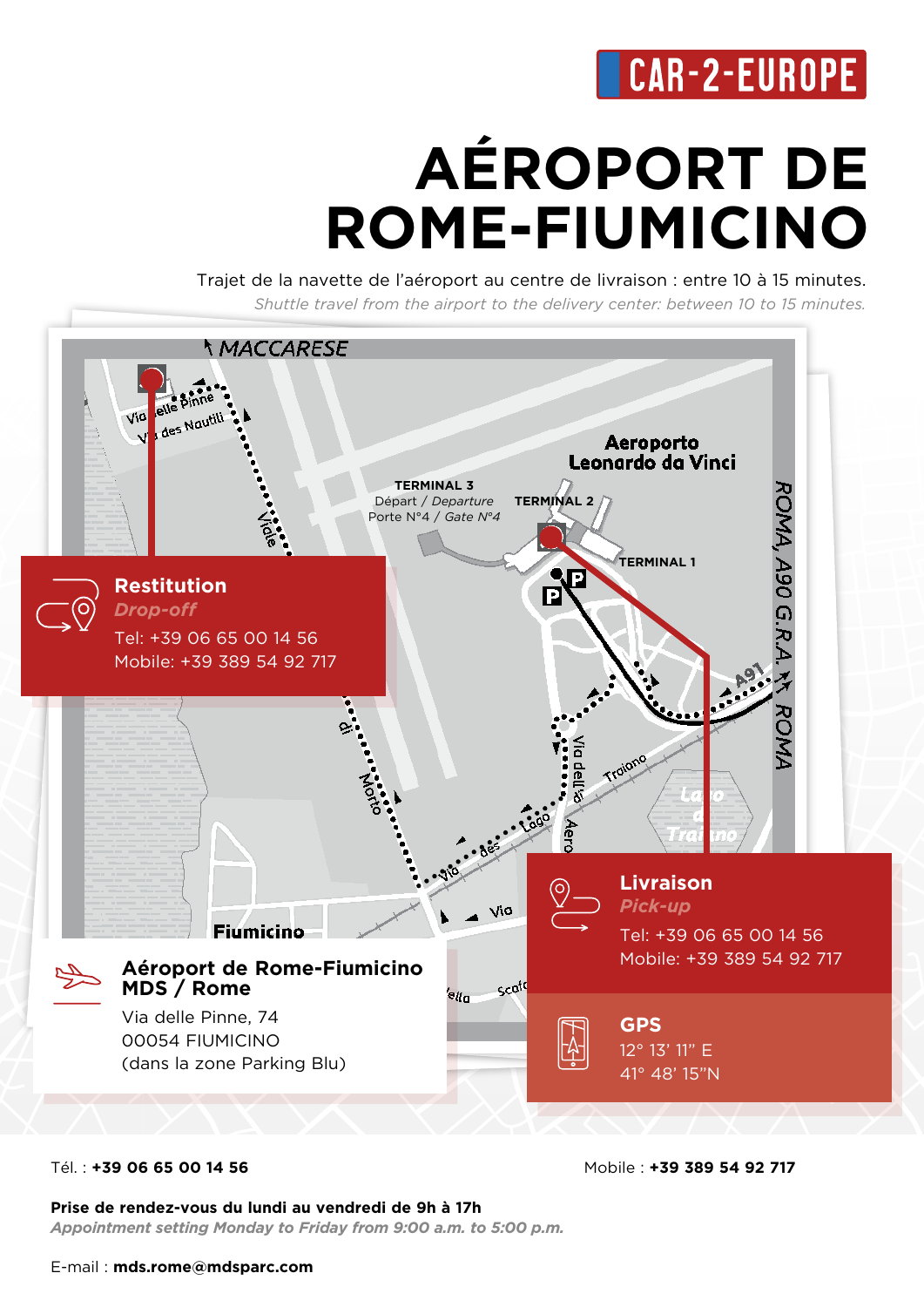### **CAR-2-EUROPE**

## **AÉROPORT DE ROME-FIUMICINO**

#### **FERMETURE** */ CLOSURE*

- **Le 25 décembre 2020**
- **Le 1er janvier 2021**

*- 2020 December 25th*

#### *- 2021 January 1st*



#### **Tous les jours. Livraison uniquement sur coordonnées de vol ou sur rendez-vous confirmé 4 jours ouvrables à l'avance.**

- **-** À votre arrivée contactez l'agent, vous serez pris en charge et accompagné en minibus au centre d'accueil MDS / Rome pour la livraison de votre véhicule.
- **-** Vous serez attendu au maximum 1 heure après l'arrivée réelle de votre vol et 30 minutes au-delà de l'heure convenue pour un rendez-vous.

#### *Every day. Delivery only with flight details or with an appointment confirmed 4 days in advance.*

- **-** *Upon arrival, please contact MDS / Rome to arrange your meeting point and transfer to the collection center.*
- **-** *We will wait for you for up to 1 hour after the actual arrival time of your scheduled flight and 30 minutes after the time of the appointment.*



#### **Tous les jours. Restitution sur rendez-vous confirmé 4 jours ouvrables à l'avance. Les clients seront attendus 30 minutes après l'heure de rendez-vous fixée.**

- **-** Adresse de restitution : **MDS / Rome Via delle Pinne, 74 00054 Fiumicino (dans la Zone Parking Blu)**
- **-** Un minibus de courtoisie MDS vous ramènera à l'aéroport et vous déposera au plus près de votre terminal de départ.

*Every day. Only possible with an appointment confirmed 4 working days in advance. The customers will be expected 30 minutes after the hour of fixed meeting.*

- **-** *Return your vehicle to: MDS / Rome Via delle Pinne, 74 00054 Fiumicino (In the Blu Parking Zone)*
- **-** *An MDS courtesy minibus will take you to the airport and leave you as close as possible to your departure terminal.*

#### Tél. : **+39 06 65 00 14 56**

#### Mobile : **+39 389 54 92 717**

**Prise de rendez-vous du lundi au vendredi de 9h à 17h**

*Appointment setting Monday to Friday from 9:00 a.m. to 5:00 p.m.*